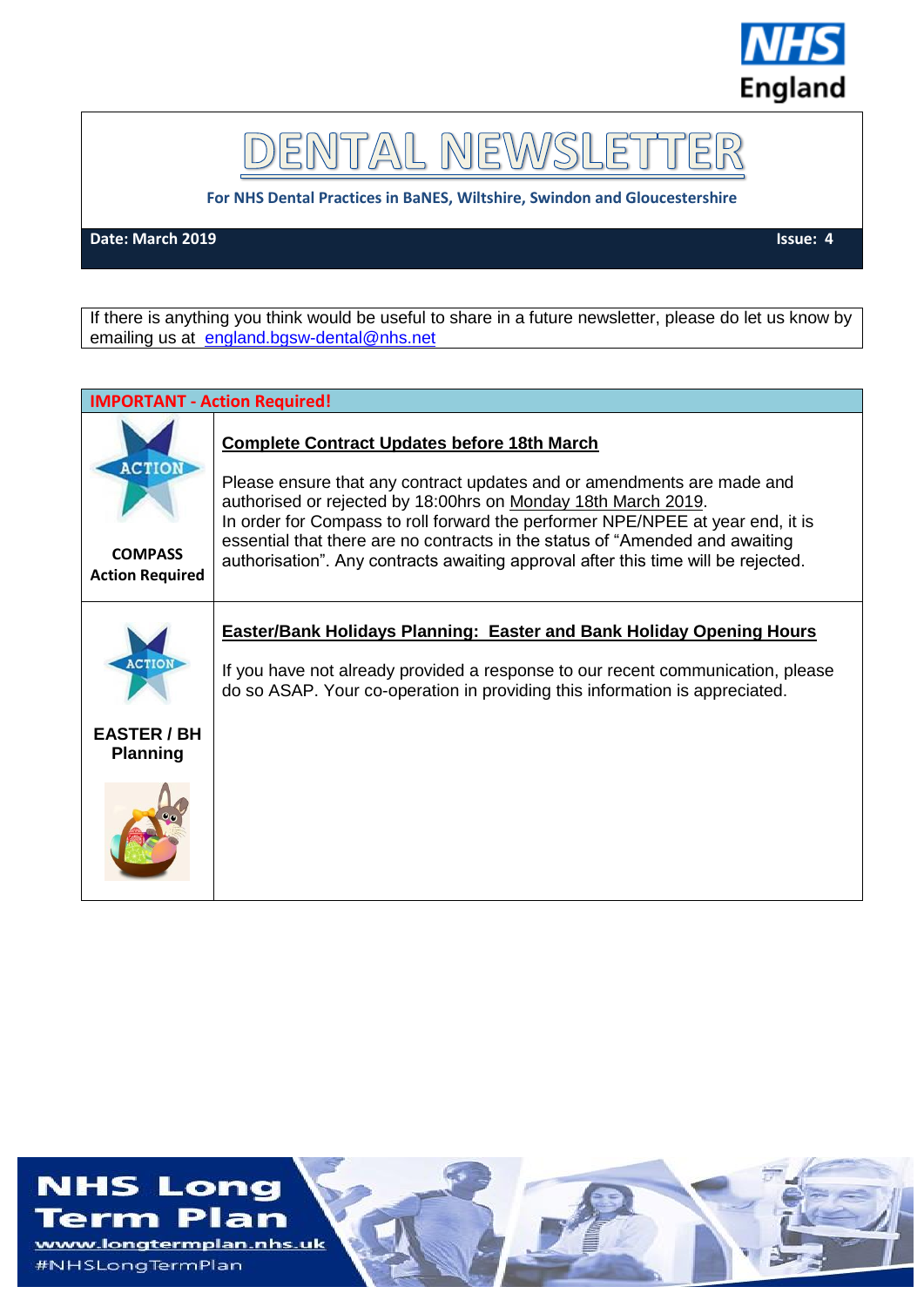

| <b>Important Information for Practice Managers</b> |                                                                                                                                                                                                                                                                                                                                                                                                                                                                                                                                                                                                                                                                                                                                                                                                                                                                                                                                                                                                                                                                                                                                                                                                                                                                                                  |  |  |  |
|----------------------------------------------------|--------------------------------------------------------------------------------------------------------------------------------------------------------------------------------------------------------------------------------------------------------------------------------------------------------------------------------------------------------------------------------------------------------------------------------------------------------------------------------------------------------------------------------------------------------------------------------------------------------------------------------------------------------------------------------------------------------------------------------------------------------------------------------------------------------------------------------------------------------------------------------------------------------------------------------------------------------------------------------------------------------------------------------------------------------------------------------------------------------------------------------------------------------------------------------------------------------------------------------------------------------------------------------------------------|--|--|--|
| <b>BGSW</b><br><b>Dental</b><br>Webpage            | <b>BGSW Dental Webpage</b><br>In addition to the monthly BGSW Dental Newsletter. We are currently in the<br>process of creating a BGSW Dental webpage, providing information that may be<br>useful to you. If you have any suggestions that you would like to see published on<br>the website, please let us know.<br>Thank you                                                                                                                                                                                                                                                                                                                                                                                                                                                                                                                                                                                                                                                                                                                                                                                                                                                                                                                                                                  |  |  |  |
| <b>Translation</b><br>and<br>Interpretation        | A New Language Service Provider for the South West<br>Following a successful procurement exercise, NHS England (South West North)<br>have appointed DA Languages Ltd to provide interpretation and translation services<br>from 1 <sup>st</sup> April 2019.<br>DA Languages are an award-winning provider of language services to over 100<br>Local Authorities & NHS bodies across the UK. Working with thousands of qualified<br>linguists, they cover over 450 languages and dialects and provide us with the use of<br>their innovative booking portal, DA Link, which was created based on over 20<br>years' experience working in the languages industry. The new provider will be in<br>touch with your welcome packs shortly.<br>NHS England South West (North) is working with the new provider to ensure the<br>smooth mobilisation of the service. Prior to the procurement, a targeted patient<br>survey revealed a lack of awareness of language services available to patients<br>visiting pharmacists, optometrists and dentists. As a result, NHS England and DA<br>languages Ltd will be asking primary care providers to help publicise the service so<br>that language and communication needs do not prevent patients receiving the<br>same quality of healthcare as others. |  |  |  |



#NHSLongTermPlan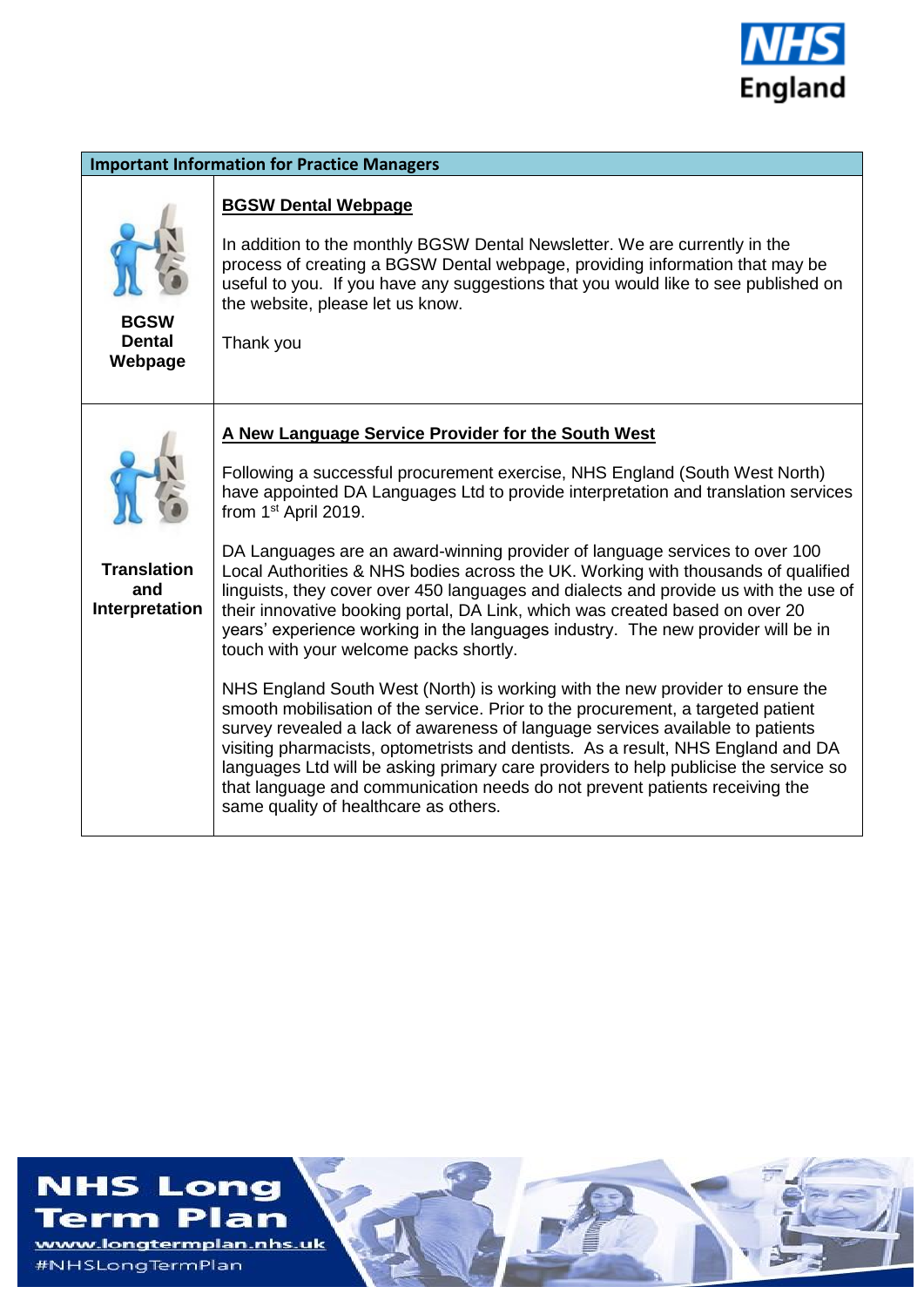